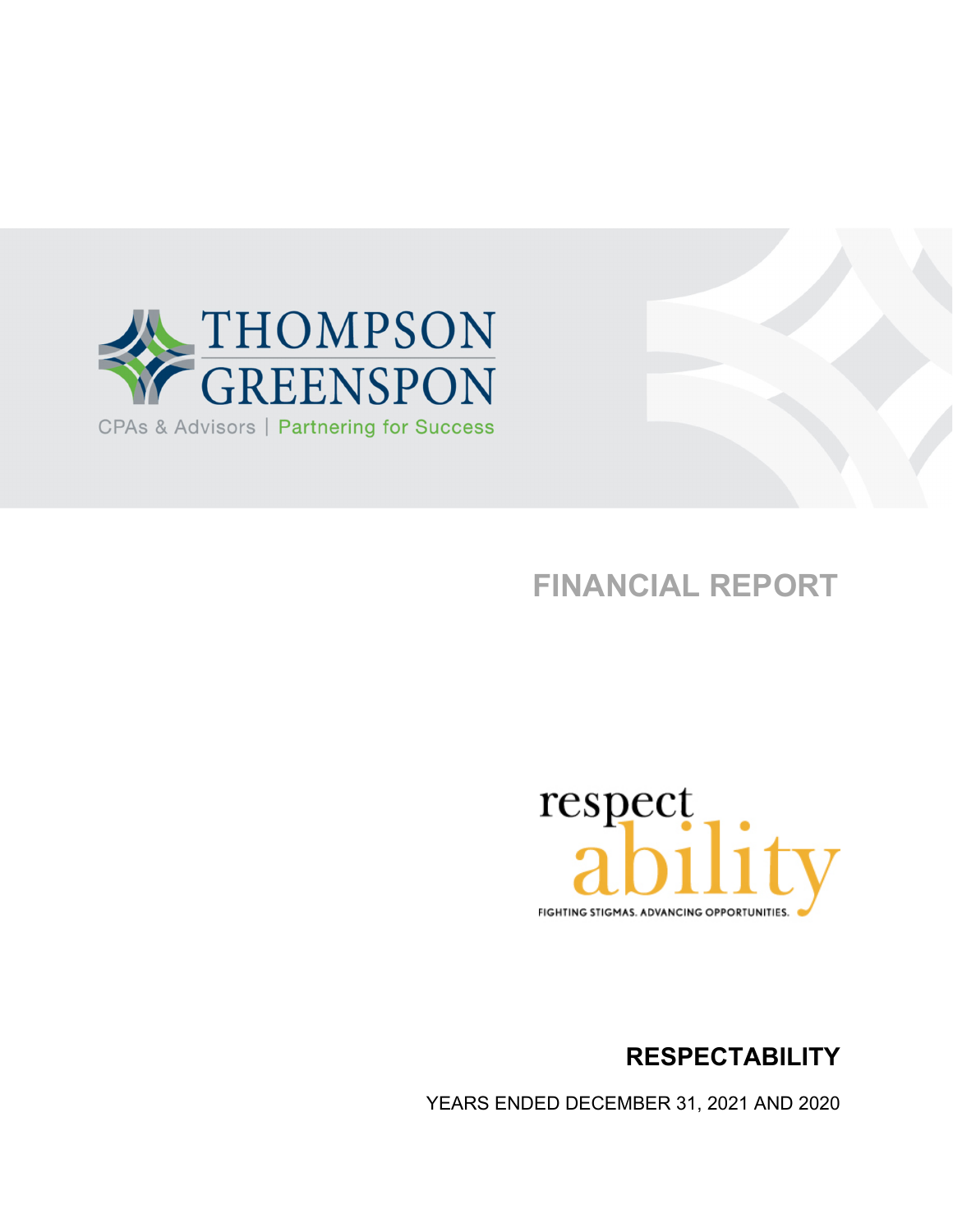# FINANCIAL REPORT YEARS ENDED DECEMBER 31, 2021 AND 2020

# CONTENTS

|                                                          | Pa <u>ge</u> |
|----------------------------------------------------------|--------------|
| INDEPENDENT AUDITORS' REPORT ON THE FINANCIAL STATEMENTS | $1 - 2$      |
| <b>FINANCIAL STATEMENTS</b>                              |              |
| <b>Statements of Financial Position</b>                  | 3            |
| Statements of Activities and Changes in Net Assets       | 4            |
| <b>Statements of Functional Expenses</b>                 | $5 - 6$      |
| <b>Statements of Cash Flows</b>                          | 7            |
| Notes to Financial Statements                            | $8 - 17$     |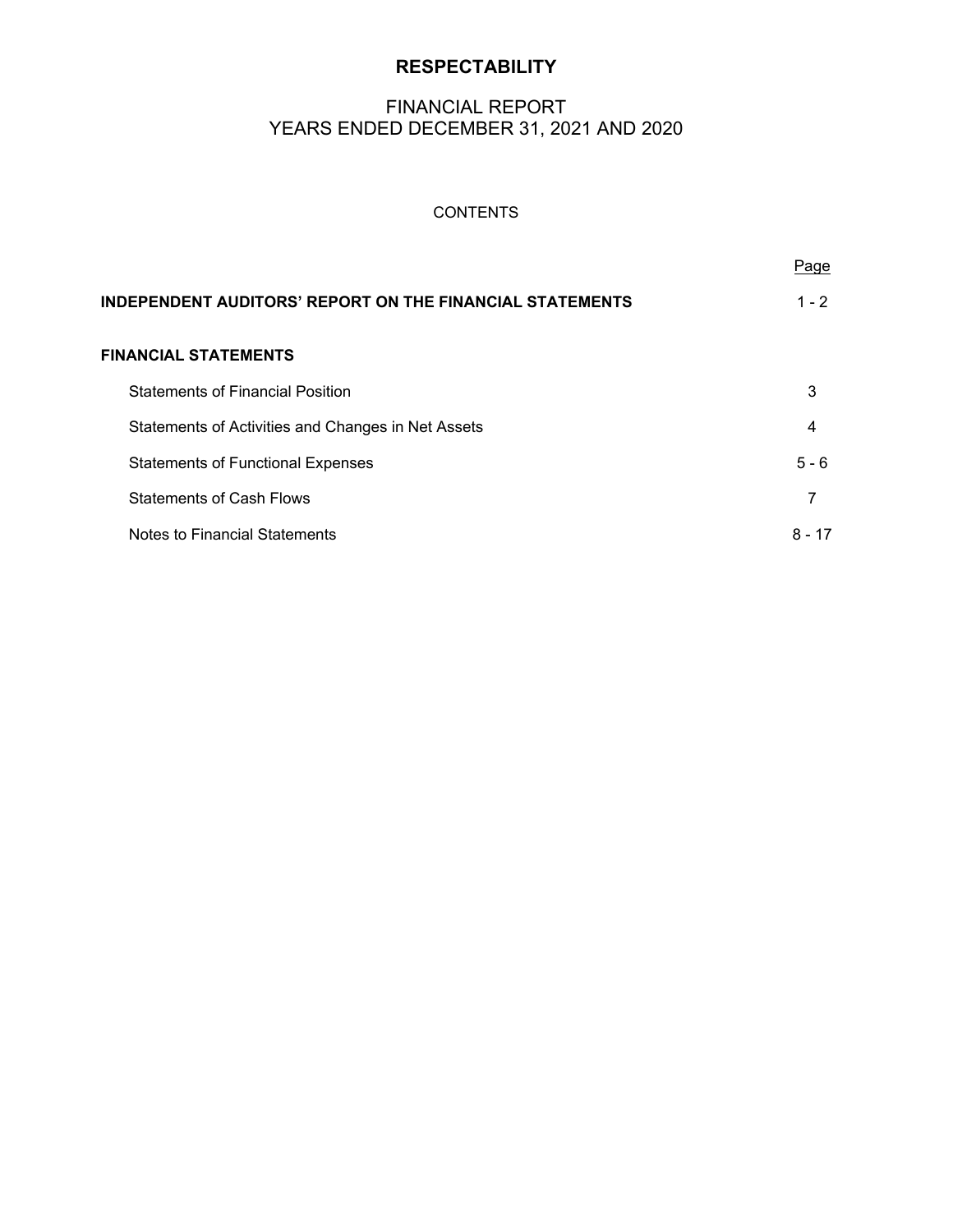

#### **INDEPENDENT AUDITORS' REPORT**

To the Board of Directors RespectAbility Rockville, Maryland

#### **Opinion**

We have audited the accompanying financial statements of RespectAbility (a nonprofit organization), which comprise the statement of financial position as of December 31, 2021, and the related statements of activities and changes in net assets, functional expenses, and cash flows for the year then ended, and the related notes to the financial statements.

In our opinion, the financial statements referred to above present fairly, in all material respects, the financial position of RespectAbility as of December 31, 2021, and the changes in its net assets and its cash flows for the year then ended in accordance with accounting principles generally accepted in the United States of America.

#### **Basis for Opinion**

We conducted our audit in accordance with auditing standards generally accepted in the United States of America. Our responsibilities under those standards are further described in the Auditors' Responsibilities for the Audit of the Financial Statements section of our report. We are required to be independent of RespectAbility and to meet our other ethical responsibilities in accordance with the relevant ethical requirements relating to our audit. We believe that the audit evidence we have obtained is sufficient and appropriate to provide a basis for our audit opinion.

#### **Adjustments to Prior Period Financial Statements**

The financial statements of RespectAbility as of December 31, 2020, were audited by other auditors whose report dated April 9, 2021, expressed an unmodified opinion on those financial statements. As discussed in Note 13 to the financial statements, the 2020 financial statements have been restated. The other auditors reported on the financial statements before restatement.

As part of our audit of the 2021 financial statements, we also audited adjustments described in Note 13 that were applied to restate the 2020 financial statements and 2020 opening net asset balances. In our opinion, such adjustments are appropriate and have been properly applied. We were not engaged to audit, review, or apply any procedures to RespectAbility's 2020 financial statements other than with respect to the adjustments and, accordingly, we do not express an opinion or any other form of assurance on the 2020 financial statements as a whole.

#### **Responsibilities of Management for the Financial Statements**

Management is responsible for the preparation and fair presentation of the financial statements in accordance with accounting principles generally accepted in the United States of America, and for the design, implementation, and maintenance of internal control relevant to the preparation and fair presentation of financial statements that are free from material misstatement, whether due to fraud or error.

1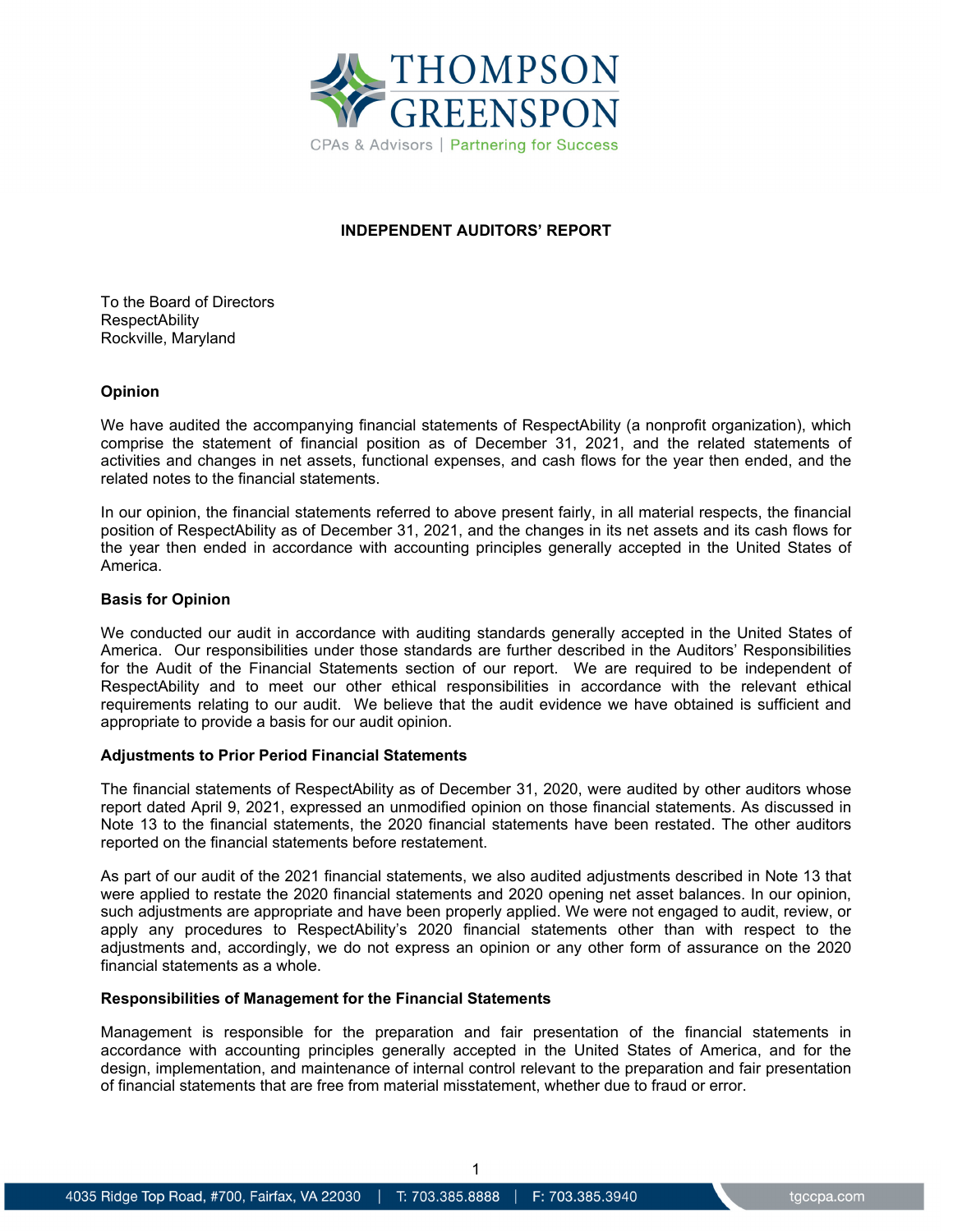In preparing the financial statements, management is required to evaluate whether there are conditions or events, considered in the aggregate, that raise substantial doubt about RespectAbility's ability to continue as a going concern within one year after the date that the financial statements are available to be issued.

#### **Auditors' Responsibilities for the Audit of the Financial Statements**

Our objectives are to obtain reasonable assurance about whether the financial statements as a whole are free from material misstatement, whether due to fraud or error, and to issue an auditors' report that includes our opinion. Reasonable assurance is a high level of assurance but is not absolute assurance and therefore is not a guarantee that an audit conducted in accordance with generally accepted auditing standards will always detect a material misstatement when it exists. The risk of not detecting a material misstatement resulting from fraud is higher than for one resulting from error, as fraud may involve collusion, forgery, intentional omissions, misrepresentations, or the override of internal control. Misstatements, including omissions, are considered material if there is a substantial likelihood that, individually or in the aggregate, they would influence the judgment made by a reasonable user based on the financial statements.

In performing an audit in accordance with generally accepted auditing standards, we:

- Exercise professional judgment and maintain professional skepticism throughout the audit.
- Identify and assess the risks of material misstatement of the financial statements, whether due to fraud or error, and design and perform audit procedures responsive to those risks. Such procedures include examining, on a test basis, evidence regarding the amounts and disclosures in the financial statements.
- Obtain an understanding of internal control relevant to the audit in order to design audit procedures that are appropriate in the circumstances, but not for the purpose of expressing an opinion on the effectiveness of RespectAbility's internal control. Accordingly, no such opinion is expressed.
- Evaluate the appropriateness of accounting policies used and the reasonableness of significant accounting estimates made by management, as well as evaluate the overall presentation of the financial statements.
- Conclude whether, in our judgment, there are conditions or events, considered in the aggregate, that raise substantial doubt about RespectAbility's ability to continue as a going concern for a reasonable period of time.

We are required to communicate with those charged with governance regarding, among other matters, the planned scope and timing of the audit, significant audit findings, and certain internal control related matters that we identified during the audit.

 *Thompson Greenspon* 

Fairfax, Virginia May 16, 2022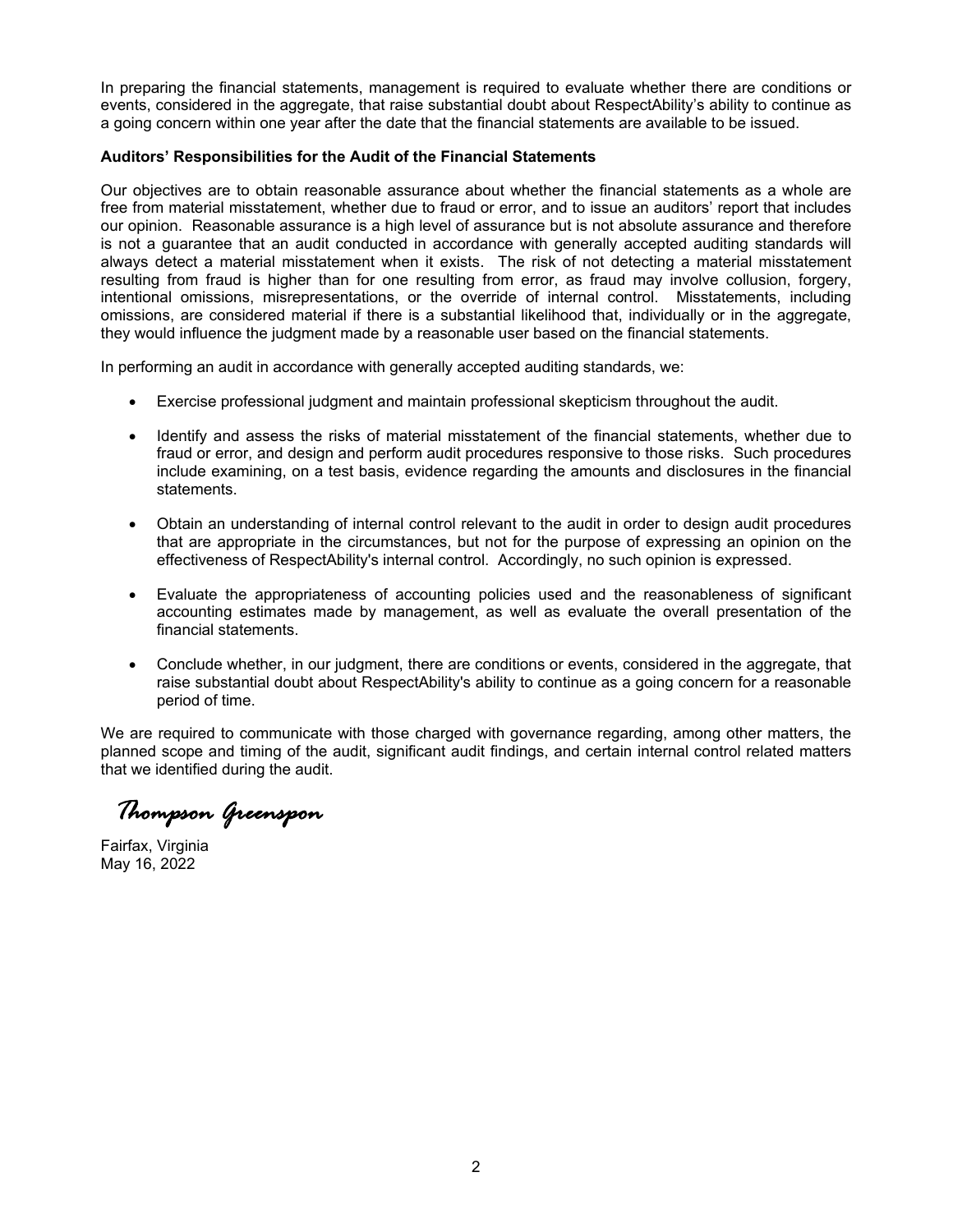# STATEMENTS OF FINANCIAL POSITION DECEMBER 31, 2021 AND 2020

|                                                         | 2021            | (As restated)<br>2020 |
|---------------------------------------------------------|-----------------|-----------------------|
| <b>ASSETS</b>                                           |                 |                       |
| Cash and cash equivalents                               | 3,972,842<br>\$ | \$<br>1,606,001       |
| Grants and contributions receivable, net                | 1,366,774       | 1,844,926             |
| Property and equipment, net                             | 19,449          | 6,050                 |
| Deposits                                                | 9,819           | 9,819                 |
| <b>Total Assets</b>                                     | 5,368,884<br>\$ | 3,466,796<br>\$       |
|                                                         |                 |                       |
| <b>LIABILITIES AND NET ASSETS</b><br><b>Liabilities</b> |                 |                       |
| Accounts payable and accrued expenses                   | \$<br>29,297    | \$<br>20,604          |
| Deferred revenue - conditional grants                   | 150,000         |                       |
| Deferred revenue - contract revenue                     | 100,000         | 20,677                |
| <b>Total Liabilities</b>                                | 279,297         | 41,281                |
| <b>Net Assets</b>                                       |                 |                       |
| Without donor restrictions                              |                 |                       |
| Undesignated                                            | 1,461,192       | 786,406               |
| Board-designated                                        | 336,988         | 100,000               |
|                                                         | 1,798,180       | 886,406               |
| With donor restrictions                                 | 3,291,407       | 2,539,109             |
| <b>Total Net Assets</b>                                 | 5,089,587       | 3,425,515             |
| <b>Total Liabilities and Net Assets</b>                 | 5,368,884<br>\$ | 3,466,796<br>S.       |

The Notes to Financial Statements are an integral part of these statements.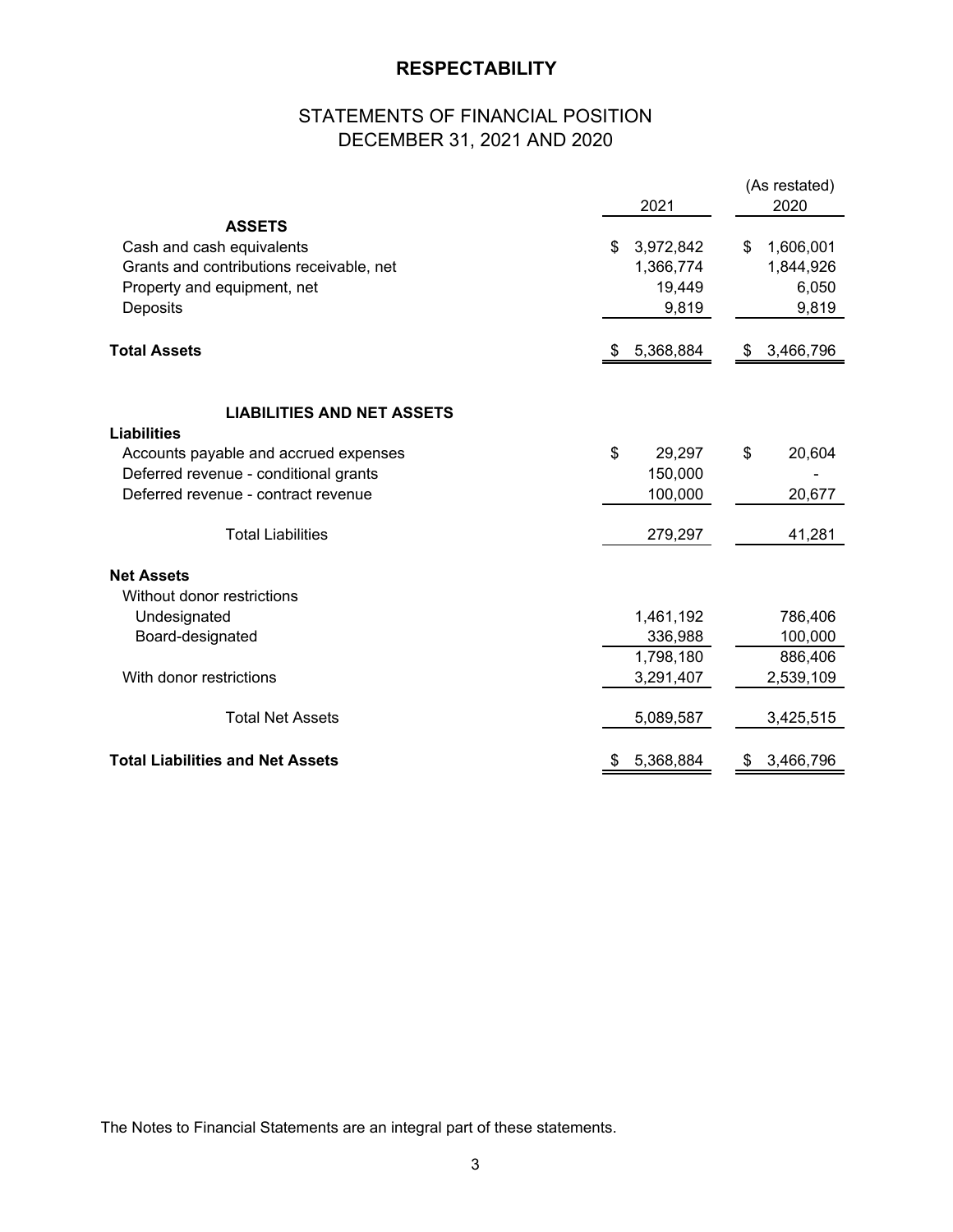#### STATEMENTS OF ACTIVITIES AND CHANGES IN NET ASSETS YEARS ENDED DECEMBER 31, 2021 AND 2020

|                                            |                      |    | 2021              |     |           |                      |              |                   | (As restated)<br>2020 |                 |
|--------------------------------------------|----------------------|----|-------------------|-----|-----------|----------------------|--------------|-------------------|-----------------------|-----------------|
|                                            | <b>Without Donor</b> |    | <b>With Donor</b> |     |           | <b>Without Donor</b> |              | <b>With Donor</b> |                       |                 |
|                                            | <b>Restrictions</b>  |    | Restrictions      |     | Total     |                      | Restrictions |                   | Restrictions          | Total           |
| <b>Revenue and Support</b>                 |                      |    |                   |     |           |                      |              |                   |                       |                 |
| Grants and contributions                   | \$<br>812,103        | \$ | 2,450,067         | \$. | 3,262,170 | \$                   | 903,674      | \$                | 516,675               | \$<br>1,420,349 |
| Contract revenue                           | 352,386              |    |                   |     | 352,386   |                      | 86,673       |                   |                       | 86,673          |
| Speaker fee income                         | 44,993               |    |                   |     | 44,993    |                      |              |                   |                       |                 |
| Interest income                            | 3,429                |    |                   |     | 3,429     |                      | 2,858        |                   |                       | 2,858           |
| Miscellaneous revenue                      | 5,940                |    |                   |     | 5,940     |                      | 8,400        |                   |                       | 8,400           |
| Net assets released from restrictions      | 1,697,769            |    | (1,697,769)       |     |           |                      | 1,312,007    |                   | (1,312,007)           |                 |
| <b>Total Revenue and Support</b>           | 2,916,620            |    | 752,298           |     | 3,668,918 |                      | 2,313,612    |                   | (795, 332)            | 1,518,280       |
| <b>Expenses</b>                            |                      |    |                   |     |           |                      |              |                   |                       |                 |
| Programs                                   |                      |    |                   |     |           |                      |              |                   |                       |                 |
| Policy and Practices                       | 188,345              |    |                   |     | 188,345   |                      | 267,079      |                   |                       | 267,079         |
| <b>Entertainment and News Media</b>        | 409,327              |    |                   |     | 409,327   |                      | 341,310      |                   |                       | 341,310         |
| Faith Inclusion                            | 123,221              |    |                   |     | 123,221   |                      | 234,403      |                   |                       | 234,403         |
| Leadership (Fellows)                       | 296,511              |    |                   |     | 296,511   |                      | 216,267      |                   |                       | 216,267         |
| <b>Community Outreach Program</b>          | 65,776               |    |                   |     | 65,776    |                      | 147,697      |                   |                       | 147,697         |
|                                            | 1,083,180            |    |                   |     | 1,083,180 |                      | 1,206,756    |                   |                       | 1,206,756       |
| Management and general                     | 644,552              |    |                   |     | 644,552   |                      | 252,451      |                   |                       | 252,451         |
| Fundraising                                | 276,062              |    |                   |     | 276,062   |                      | 168,704      |                   |                       | 168,704         |
| <b>Total Expenses</b>                      | 2,003,794            |    |                   |     | 2,003,794 |                      | 1,627,911    |                   |                       | 1,627,911       |
| <b>Other Income (Loss)</b>                 |                      |    |                   |     |           |                      |              |                   |                       |                 |
| Loss on disposal of property and equipment | (1,052)              |    |                   |     | (1,052)   |                      |              |                   |                       |                 |
| <b>Change in Net Assets</b>                | 911,774              |    | 752,298           |     | 1,664,072 |                      | 685,701      |                   | (795, 332)            | (109, 631)      |
| Net Assets, beginning of year              | 886,406              |    | 2,539,109         |     | 3,425,515 |                      | 1,600,705    |                   | 1,934,441             | 3,535,146       |
| <b>Prior Period Adjustment (Note 12)</b>   |                      |    |                   |     |           |                      | (1,400,000)  |                   | 1,400,000             |                 |
| Net Assets, end of year                    | \$<br>1,798,180      | \$ | 3,291,407         | \$  | 5,089,587 | \$                   | 886,406      | \$                | 2,539,109             | \$<br>3,425,515 |

The Notes to Financial Statements are an integral part of these statements.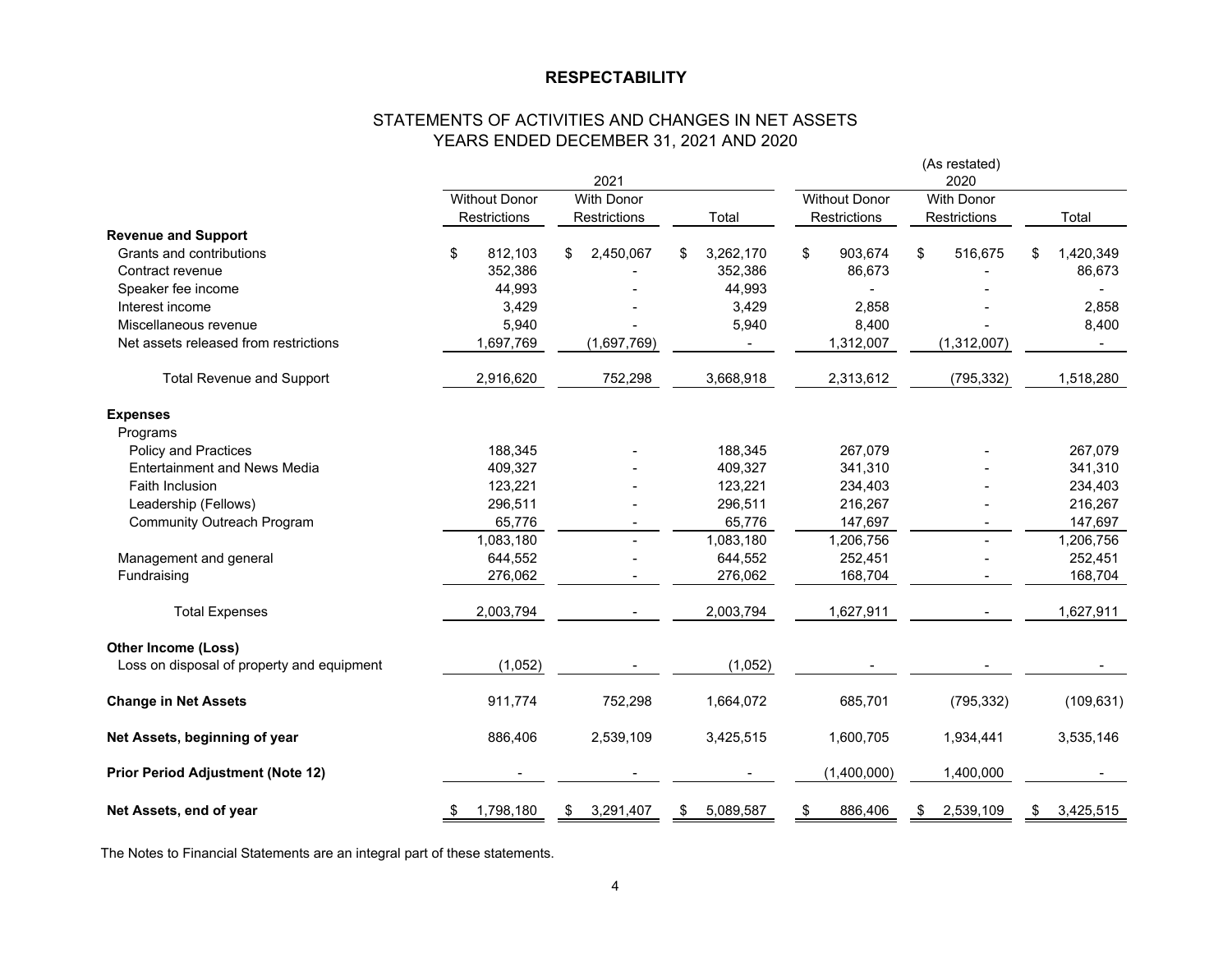#### STATEMENT OF FUNCTIONAL EXPENSESYEAR ENDED DECEMBER 31, 2021

|                                       | Programs                |                   |                    |                         |                     |                   |                           |                          |                   |
|---------------------------------------|-------------------------|-------------------|--------------------|-------------------------|---------------------|-------------------|---------------------------|--------------------------|-------------------|
|                                       |                         | Entertainment     |                    |                         | Community           |                   |                           |                          |                   |
|                                       | Policy and<br>Practices | and News<br>Media | Faith<br>Inclusion | Leadership<br>(Fellows) | Outreach<br>Program | Total<br>Programs | Management<br>and General | Fundraising              | Total<br>Expenses |
| Salaries, payroll taxes and benefits  | \$<br>174,554           | 280,570<br>\$     | 82,459<br>\$       | 242,557<br>\$.          | \$<br>45,964        | 826,104<br>\$     | 364,398<br>\$             | 203,133                  | 1,393,635<br>\$   |
| Fees for services                     |                         |                   |                    |                         |                     |                   |                           |                          |                   |
| Accounting                            |                         | $\blacksquare$    |                    |                         |                     |                   | 18,250                    | $\overline{\phantom{a}}$ | 18,250            |
| Fellows                               |                         |                   | 1,480              | 20,400                  |                     | 21,880            | 2,500                     |                          | 24,380            |
| Charitable registrations              |                         |                   |                    |                         |                     |                   | 3.180                     |                          | 3,180             |
| Outside contract services             | 524                     | 75,399            | 20,275             | 15,784                  | 3,950               | 115,932           | 104,906                   | 57,074                   | 277,912           |
| Professional fees                     | 88                      | 7,918             | 1,800              | 100                     | 10,328              | 20,234            | 16,589                    |                          | 36,823            |
| Advertising, promotion, and media     |                         |                   |                    |                         |                     |                   |                           |                          |                   |
| communications                        | $\sim$                  | 12,411            | 1,000              | 3,016                   |                     | 16,427            | 10,065                    | $\blacksquare$           | 26,492            |
| Office expenses                       | 241                     | 472               | 2,535              | 137                     |                     | 3,385             | 11,698                    | 440                      | 15,523            |
| Postage, printing and copying         |                         |                   |                    |                         |                     |                   | 3,328                     | 1,907                    | 5,235             |
| Information technology, websites and  |                         |                   |                    |                         |                     |                   |                           |                          |                   |
| webinars                              | 1,032                   | 727               |                    |                         | 250                 | 2,009             | 4,576                     |                          | 6,585             |
| Occupancy                             | 2,067                   | 3,322             | 976                | 2,872                   | 544                 | 9,781             | 4,314                     | 2,405                    | 16,500            |
| Telephone/teleconferences             | 2,549                   | 4,097             | 1,204              | 3,542                   | 671                 | 12,063            | 5,323                     | 2,966                    | 20,352            |
| Travel, lodging and meals             | 1,066                   | 7,398             | 2,850              |                         | 1.732               | 13,046            | 67,682                    | 19                       | 80,747            |
| Conferences, conventions and meetings |                         | $\blacksquare$    |                    | 406                     | 1,129               | 1,535             | 1,300                     | 180                      | 3,015             |
| Insurance - general                   | 3,447                   | 5,540             | 1,628              | 4,789                   | 908                 | 16,312            | 7,195                     | 4,011                    | 27,518            |
| Depreciation                          | 762                     | 1.225             | 360                | 1,059                   | 201                 | 3,607             | 1,590                     | 887                      | 6,084             |
| Dues and subscriptions                | 1,647                   | 9,656             | 6,480              | 99                      |                     | 17,882            | 4,948                     | 2,612                    | 25,442            |
| Other                                 | 368                     | 592               | 174                | 1,750                   | 99                  | 2,983             | 12,710                    | 428                      | 16,121            |
|                                       | S                       | \$.               | \$                 | S.                      | \$<br>65,776        | 1,083,180<br>\$   | \$                        | \$                       | \$2,003,794       |
|                                       | 188,345                 | 409,327           | 123,221            | 296,511                 |                     |                   | 644,552                   | 276,062                  |                   |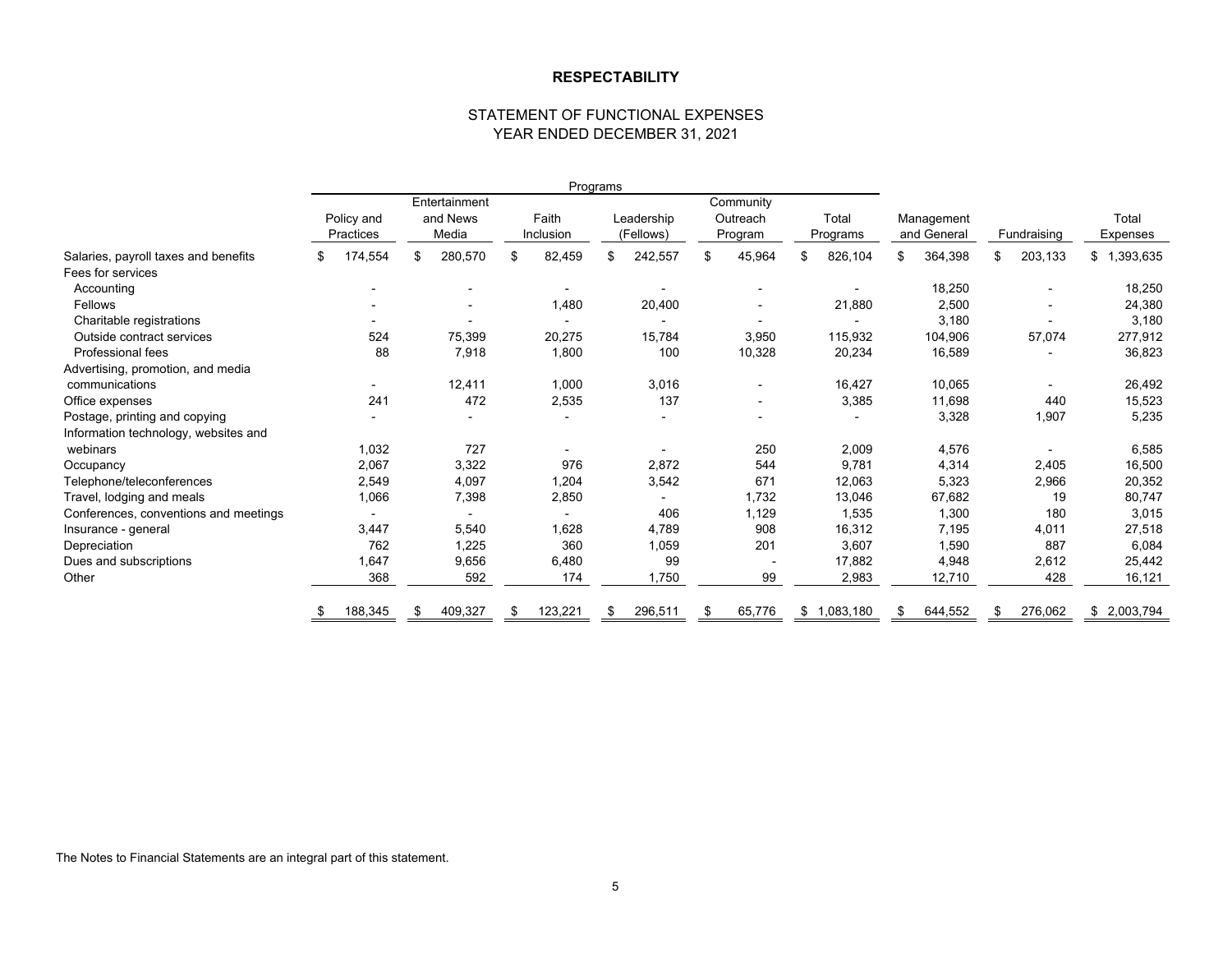#### STATEMENT OF FUNCTIONAL EXPENSESYEAR ENDED DECEMBER 31, 2020 (AS RESTATED)

|                                       | Programs                |                            |                    |                         |                     |                   |               |                                          |                |
|---------------------------------------|-------------------------|----------------------------|--------------------|-------------------------|---------------------|-------------------|---------------|------------------------------------------|----------------|
|                                       |                         | Entertainment<br>Community |                    |                         |                     |                   |               |                                          |                |
|                                       | Policy and<br>Practices | and News<br>Media          | Faith<br>Inclusion | Leadership<br>(Fellows) | Outreach<br>Program | Total<br>Programs |               | Management<br>and General<br>Fundraising |                |
| Salaries, payroll taxes and benefits  | 182,715                 | 220,583                    | 140,231<br>\$.     | 139,707<br>\$.          | 113,536<br>\$       | 796,772           | 42,096<br>\$  | 124,584                                  | 963,452<br>\$. |
| Fees for services                     |                         |                            |                    |                         |                     |                   |               |                                          |                |
| Accounting                            |                         |                            |                    |                         |                     |                   | 16,600        |                                          | 16,600         |
| Fellows                               | 830                     | 480                        | 1,000              | 16,795                  | 1,325               | 20,430            | 25            |                                          | 20,455         |
| Charitable registrations              |                         |                            |                    |                         |                     |                   | 4,631         |                                          | 4,631          |
| Outside contract services             | 24,839                  | 43,578                     | 53,297             | 18,325                  | 13,495              | 153,534           | 97,704        | 25,433                                   | 276,671        |
| Professional fees                     | 19,000                  | 100                        |                    |                         | 600                 | 19,700            |               |                                          | 19,700         |
| Advertising, promotion, and media     |                         |                            |                    |                         |                     |                   |               |                                          |                |
| communications                        | 5,823                   | 7,043                      | 2,778              | 735                     |                     | 16,379            | 5,405         |                                          | 21,784         |
| Office expenses                       | 601                     | 1,001                      | 1,577              | 2,469                   | 516                 | 6,164             | 15,517        | 1,217                                    | 22,898         |
| Postage, printing and copying         |                         |                            | 854                |                         |                     | 854               | 339           | 1,685                                    | 2,878          |
| Information technology, websites and  |                         |                            |                    |                         |                     |                   |               |                                          |                |
| webinars                              | 4,215                   | 14,781                     | 120                |                         |                     | 19,116            | 5,112         |                                          | 24,228         |
| Occupancy                             | 19,316                  | 24,843                     | 17,012             | 15,696                  | 10,719              | 87,586            | 29,449        | 12,155                                   | 129,190        |
| Telephone/teleconferences             | 2,072                   | 2,665                      | 1,825              | 1,684                   | 1,150               | 9,396             | 3,161         | 1,304                                    | 13,861         |
| Travel, lodging and meals             | 4,407                   | 4,591                      | 8,473              | 19,164                  | 4,219               | 40,854            | 5,590         | 396                                      | 46,840         |
| Conferences, conventions and meetings | 200                     | 5,743                      |                    | 200                     | 408                 | 6,551             | 3,957         | 340                                      | 10,848         |
| Insurance - general                   | 1,035                   | 1,331                      | 1,887              | 841                     | 574                 | 5,668             | 1,577         | 651                                      | 7,896          |
| Depreciation                          | 401                     | 515                        | 353                | 325                     | 222                 | 1,816             | 611           | 252                                      | 2,679          |
| Dues and subscriptions                | 1,224                   | 13,027                     | 3,549              |                         | 450                 | 18,250            | 4,413         | 434                                      | 23,097         |
| Other                                 | 401                     | 1,029                      | 1,447              | 326                     | 483                 | 3,686             | 16,264        | 253                                      | 20,203         |
|                                       | 267,079                 | 341,310                    | 234,403            | 216,267                 | 147,697<br>\$       | \$1,206,756       | 252,451<br>\$ | 168,704<br>\$                            | \$1,627,911    |

The Notes to Financial Statements are an integral part of this statement.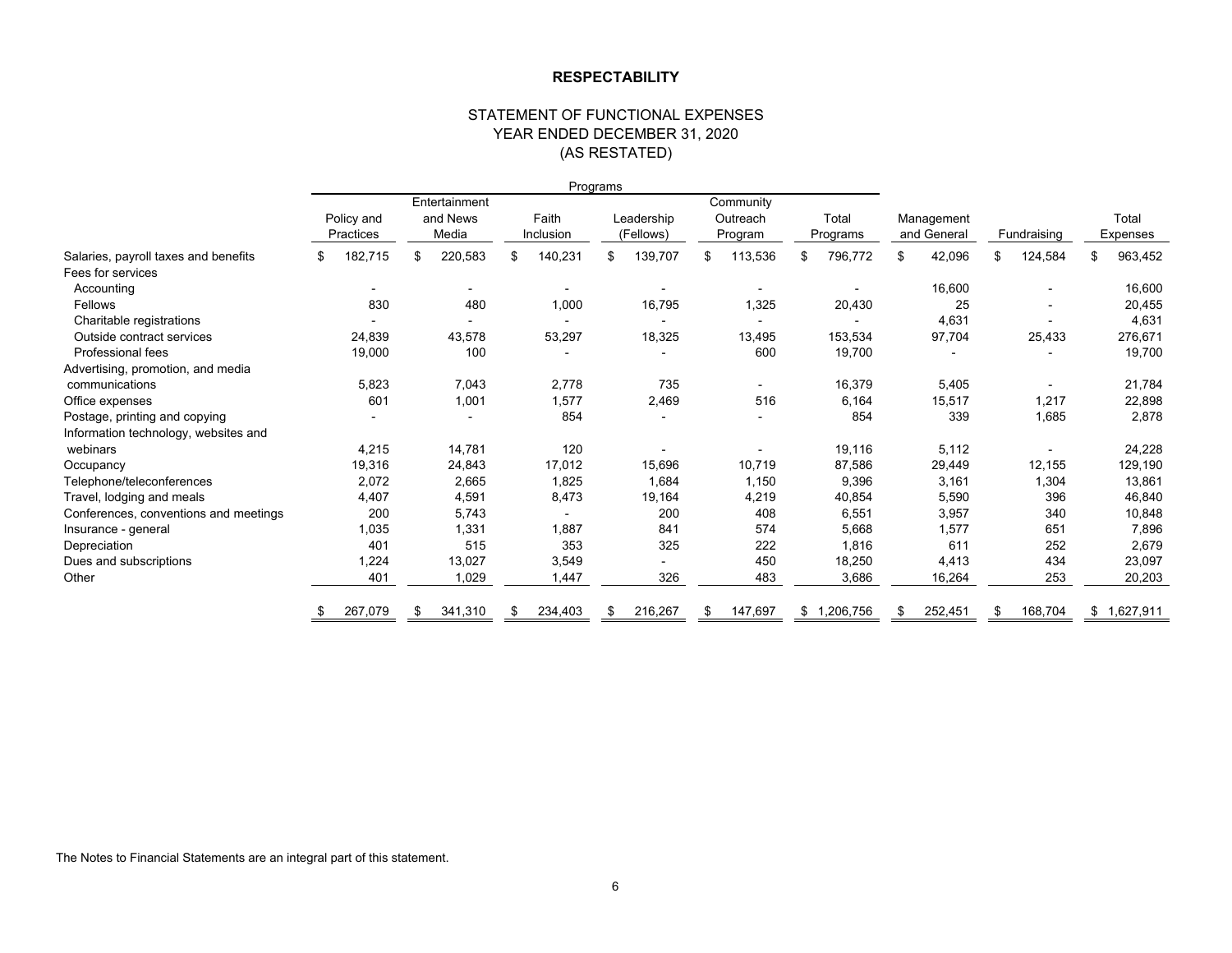# YEARS ENDED DECEMBER 31, 2021 AND 2020 STATEMENTS OF CASH FLOWS

|                                                  | 2021            | (As restated)<br>2020 |
|--------------------------------------------------|-----------------|-----------------------|
| <b>Cash Flows from Operating Activities</b>      |                 |                       |
| Change in net assets                             | 1,664,072<br>\$ | (109, 631)<br>\$      |
| Adjustments to reconcile change in net assets to |                 |                       |
| net cash provided by operating activities        |                 |                       |
| Change in discount on grants and contributions   | 19,935          | (43,700)              |
| Depreciation                                     | 6,084           | 2,679                 |
| Loss on disposal of property and equipment       | 1,052           |                       |
| (Increase) Decrease in                           |                 |                       |
| Grants and contributions receivable, net         | 458,217         | 650,960               |
| Prepaid expenses                                 |                 | 26,233                |
| Increase (Decrease) in                           |                 |                       |
| Accounts payable and accrued expenses            | 8,693           | 7,978                 |
| Deferred revenue - conditional grants            | 150,000         |                       |
| Deferred revenue - contract revenue              | 79,323          | 20,677                |
| Net Cash Provided by Operating Activities        | 2,387,376       | 555,196               |
| <b>Cash Flows from Investing Activities</b>      |                 |                       |
| Payments for the purchase of property            | (20, 535)       |                       |
| Net Cash Used by Investing Activities            | (20, 535)       |                       |
| Net Increase in Cash and Cash Equivalents        | 2,366,841       | 555,196               |
| Cash and Cash Equivalents, beginning of year     | 1,606,001       | 1,050,805             |
| Cash and Cash Equivalents, end of year           | 3,972,842<br>\$ | 1,606,001<br>\$       |

The Notes to Financial Statements are an integral part of these statements.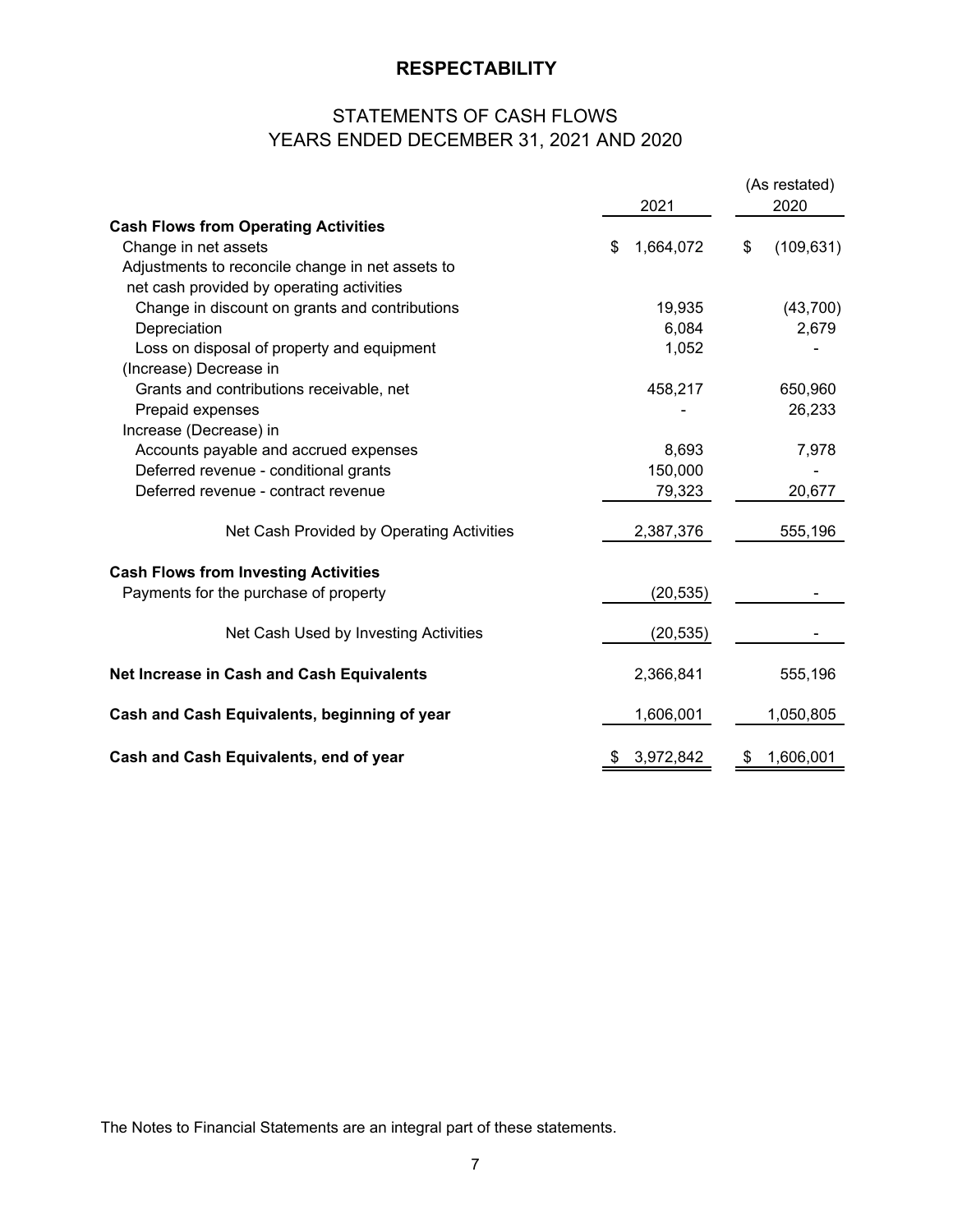# NOTES TO FINANCIAL STATEMENTS YEARS ENDED DECEMBER 31, 2021 AND 2020

#### 1. **ORGANIZATION**

RespectAbility (the Organization) is exempt from income taxes under Section 501(c)(3) of the Internal Revenue Code (IRC) and is a publicly supported organization under Section 509(a)(1) of the IRC and Subsection 170(b)(1)(A)(vi). The Organization's mission is to fight stigmas and advance opportunities so that people with disabilities can fully participate in all aspects of the community. Led by a diverse group of people with disabilities since 2013, RespectAbility advocates for and with people with all types of disabilities for better access, inclusion, education and employment outcomes.

The following programs are included in the statements of activities and change in net assets:

*Policy and Practices* – Promote best practices in education, employment, entrepreneurship, civic engagement, and access.

*Entertainment and News Media* – Increase diverse and authentic representation of disabled people in media so people with disabilities are seen for what they can do, instead of what they cannot.

*Faith Inclusion* – Ensure the inclusion of people with disabilities in faith-based communities.

*Leadership (Fellows)* – Enable diverse people with disabilities to participate fully in decision-making.

*Community Outreach Program* – The Organization's National Employment Program consists of Communities of Practice for LA local stakeholders to work collaboratively on improving education and employment rates for people with disabilities. The Organization meets and partners with local leaders. Before entering a community, the Organization compiles compelling and credible data on the number of working-age people with disabilities, employment participation rates, high school graduation rates, and racial disparities among people with disabilities. The Organization identifies how many job training programs exist in the community and if any of them are placing and retaining people with disabilities in competitive employment. The Organization identifies the employers and educate them about the value to a company's bottom line of employing qualified, conscientious workers with disabilities. The Organization also addresses barriers to employment for qualified people with disabilities: accessibility, reasonable accommodations, mentoring, and transportation.

#### 2. **SUMMARY OF SIGNIFICANT ACCOUNTING POLICIES**

#### **Basis of Accounting**

The financial statements of the Organization have been prepared on the accrual basis of accounting in accordance with accounting principles generally accepted in the United States of America. Revenue is recognized when earned and expenses are recognized when incurred.

#### **Revenue Recognition**

The Organization recognizes all unconditional grants and contributions in the period in which the commitment to give is made. Grants and contributions received are recorded as net assets without donor restrictions or net assets with donor restrictions, depending on the existence and/or nature of any donor-imposed restrictions. Contributions that are restricted by the donor are reported as an increase in net assets with donor restrictions, depending on the nature of restriction. When a restriction expires (that is, when a stipulated time restriction ends or purpose restriction is accomplished), net assets with donor restrictions are reclassified to net assets without donor restrictions and are reported in the statements of activities and changes in net assets as net assets released from restrictions.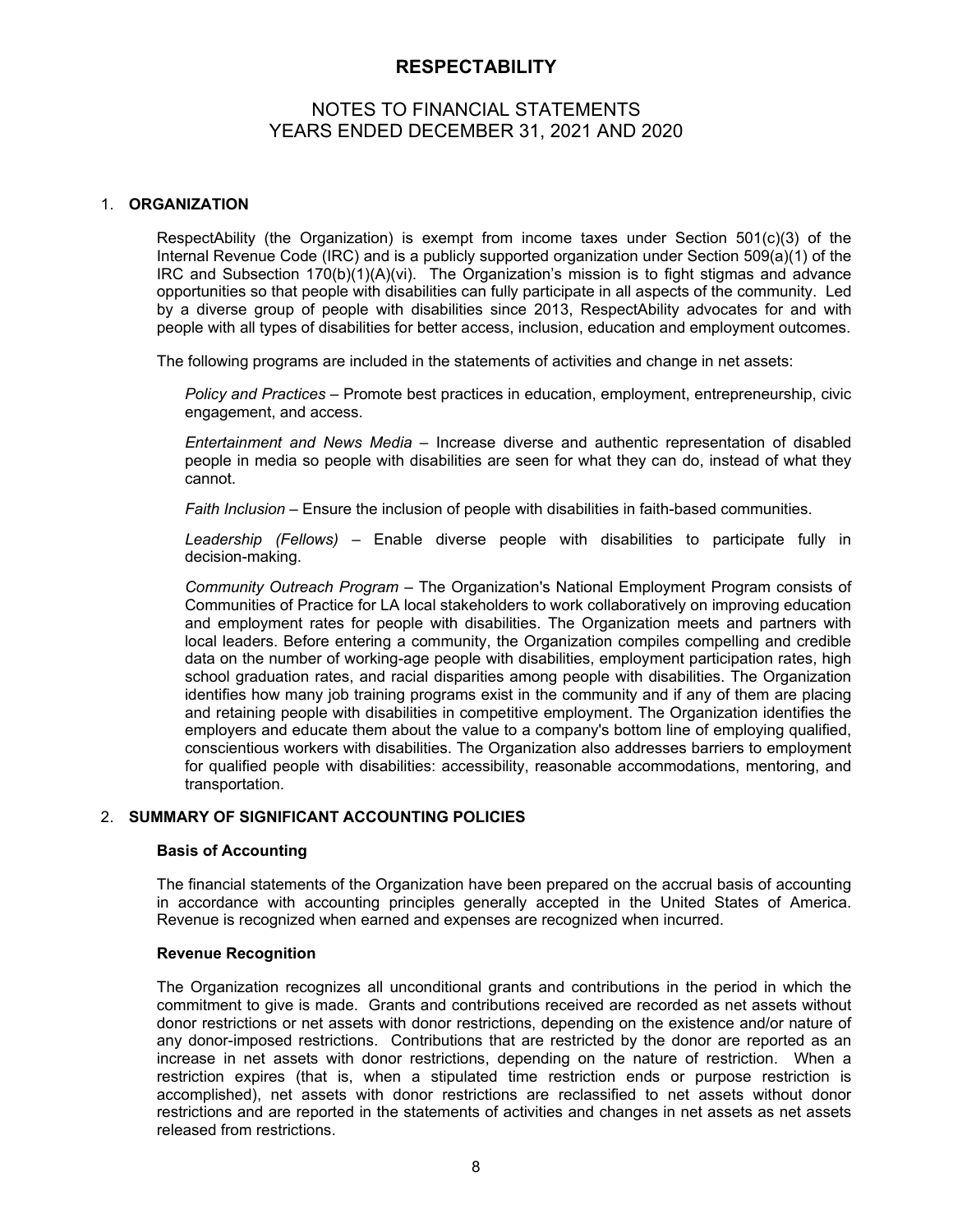# NOTES TO FINANCIAL STATEMENTS YEARS ENDED DECEMBER 31, 2021 AND 2020

#### 2. **SUMMARY OF SIGNIFICANT ACCOUNTING POLICIES** (continued)

#### **Revenue Recognition** (continued)

Revenue recognized on grants and contributions that have been committed to the Organization, but have not been received, are reflected as part of grants and contribution receivable in the accompanying statements of financial position. Unconditional promises to give that are expected to be collected within one year are recorded at their net realizable value. Unconditional promises to give that are expected to be collected after one year are recorded at their present value using appropriate discount rates. Amortization of the discount is recorded as additional contribution revenue and is used in accordance with donor-imposed restrictions, if any, on the contributions.

Conditional promises to give, that is, those with a measurable performance or other barrier, and a right of return, are not recognized until the conditions on which they depend have been substantially met. Any amounts received in advance of meeting conditions are included in deferred revenue – conditional grants on the statements of financial position.

The Organization recognizes revenue from exchange transactions in accordance with Accounting Standards Codification (ASC) Topic 606, *Revenue from Contracts with Customers*. ASC Topic 606 provides a five-step model for recognizing revenue:

- 1. Identify the contract
- 2. Identify the performance obligations
- 3. Determine the transaction price
- 4. Allocate the transaction price to performance obligations
- 5. Recognize revenue

The Organization recognizes contract revenue from professional services performed over time, throughout the contract period, as performance obligations are met. Speaker fees are recognized as revenue when the speaking engagement is held at a point in time. Cash received in advance of the performance obligations being met is recorded as deferred revenue – contract revenue. All payments are received in advance of provision of services.

Interest and miscellaneous income are recognized in the period earned.

#### **Cash and Cash Equivalents**

The Organization considers all highly liquid debt instruments purchased with an original maturity of three months or less to be cash equivalents.

#### **Grants and Contributions Receivable**

Grants and contributions receivable that are expected to be collected within one year are stated at their estimated net realizable value. Grants and contributions receivable expected to be collected in future years are initially recorded at fair value using present value techniques incorporating riskadjusted discount rates designed to reflect the assumptions market participants would use in pricing the asset. In subsequent years, amortization of the discounts is included in contribution revenue in the statements of activities. Grants and contributions receivable that are past due are individually analyzed for collectability. The Organization considers grants and contributions receivable to be fully collectible and, accordingly, no allowance for uncollectible grants and contributions has been recorded for the years ended December 31, 2021 and 2020.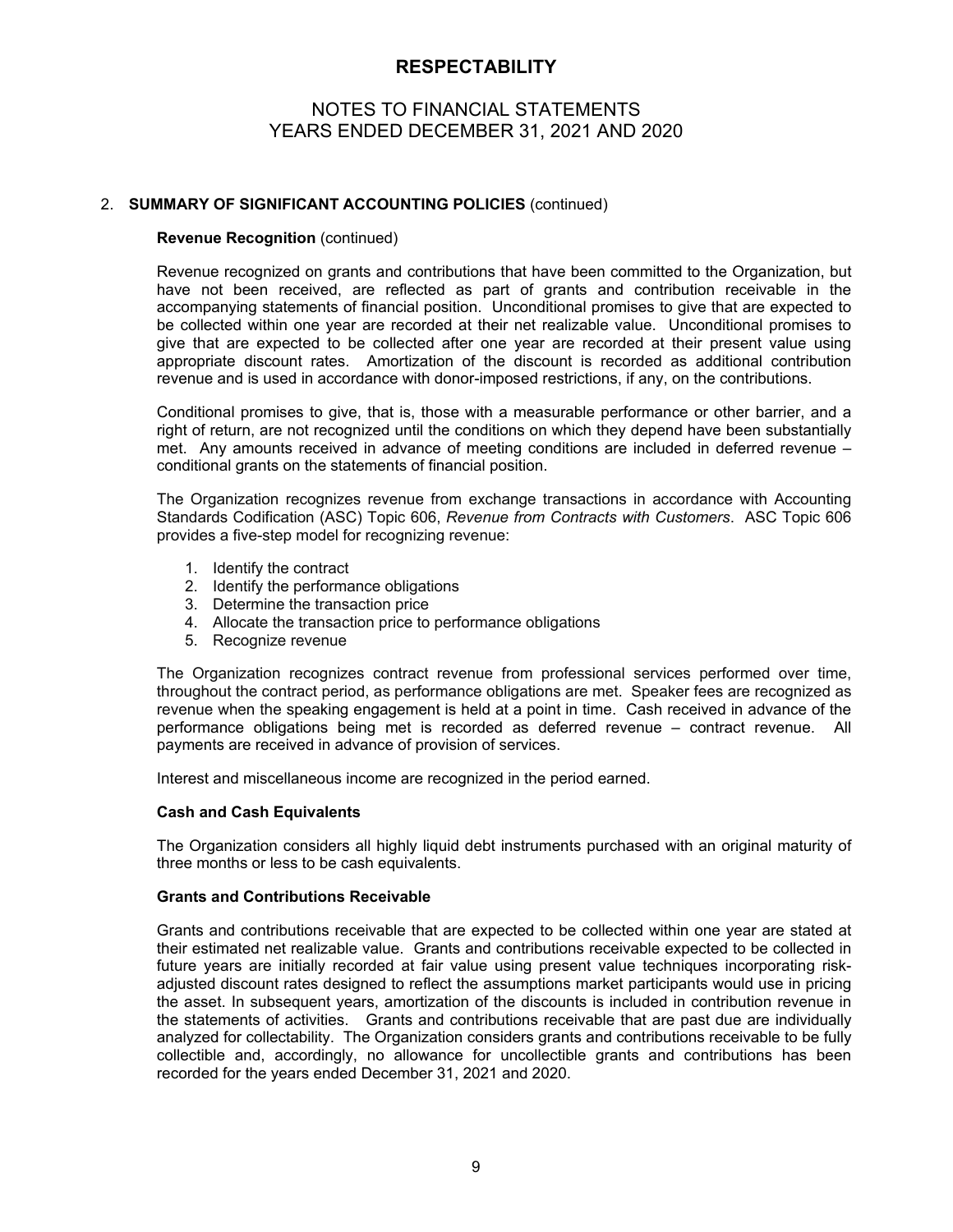# NOTES TO FINANCIAL STATEMENTS YEARS ENDED DECEMBER 31, 2021 AND 2020

#### 2. **SUMMARY OF SIGNIFICANT ACCOUNTING POLICIES** (continued)

#### **Property and Equipment**

Property and equipment in excess of \$1,500 are capitalized and stated at cost and depreciated over the estimated useful lives of the assets using the straight-line method. Depreciation and amortization are provided over the estimated useful lives of the related assets, generally three to five years. Repairs and maintenance costs are expensed as incurred.

#### **Paycheck Protection Program Loans**

In 2021 and 2020, the Organization received \$186,940 and \$150,797, respectively, under the U.S. Small Business Administration's (SBA) Paycheck Protection Program (PPP). The PPP funding is legally structured as a forgivable loan by the SBA. In order to achieve forgiveness of the loan, the Organization must spend the funding for specific purposes and also must generally maintain its full-time equivalent level of staffing over a defined time period. The Organization has accounted for the PPP funding under Financial Accounting Standards Board (FASB) ASC Topic 958-606 as a conditional contribution in the financial statements. As of December 31, 2021 and 2020, the Organization's management believes the Organization has met the substantial requirements for full forgiveness of the loan and as such, has recorded contributions revenue totaling \$186,940 and \$150,797 during the years ended December 31, 2021 and 2020, respectively. The 2021 and 2020 PPP loans were forgiven on October 27, 2021 and February 9, 2021, respectively.

#### **Net Assets**

Net assets, revenue, gains, and losses are classified based on the existence or absence of donor-imposed restrictions. Accordingly, net assets of the Organization and changes therein are classified and reported as follows:

Net assets without donor restrictions - Net assets that are not subject to donor-imposed restrictions and may be expended for any purpose in performing the primary objectives of the Organization. These net assets may be used at the discretion of the Organization, management and the Board of Directors. Board-designated operating reserve funds are classified as net assets without donor restrictions.

Net assets with donor restrictions - Net assets subject to stipulations imposed by donors and grantors. Some donor restrictions are temporary in nature; those restrictions will be met by actions of the Organization or by the passage of time. Other donor restrictions are perpetual in nature, whereby the donor has stipulated the funds be maintained in perpetuity.

Donor-restricted contributions are reported as increases in net assets with donor restrictions. When a restriction expires, net assets are reclassified from net assets with donor restrictions to net assets without donor restrictions in the statements of activities and changes in net assets.

#### **Measure of Operations**

In its statements of activities and changes in net assets, the Organization includes in its definition of operations all revenue and expenses that are an integral part of its programs and supporting activities and excludes losses on disposal of property and equipment.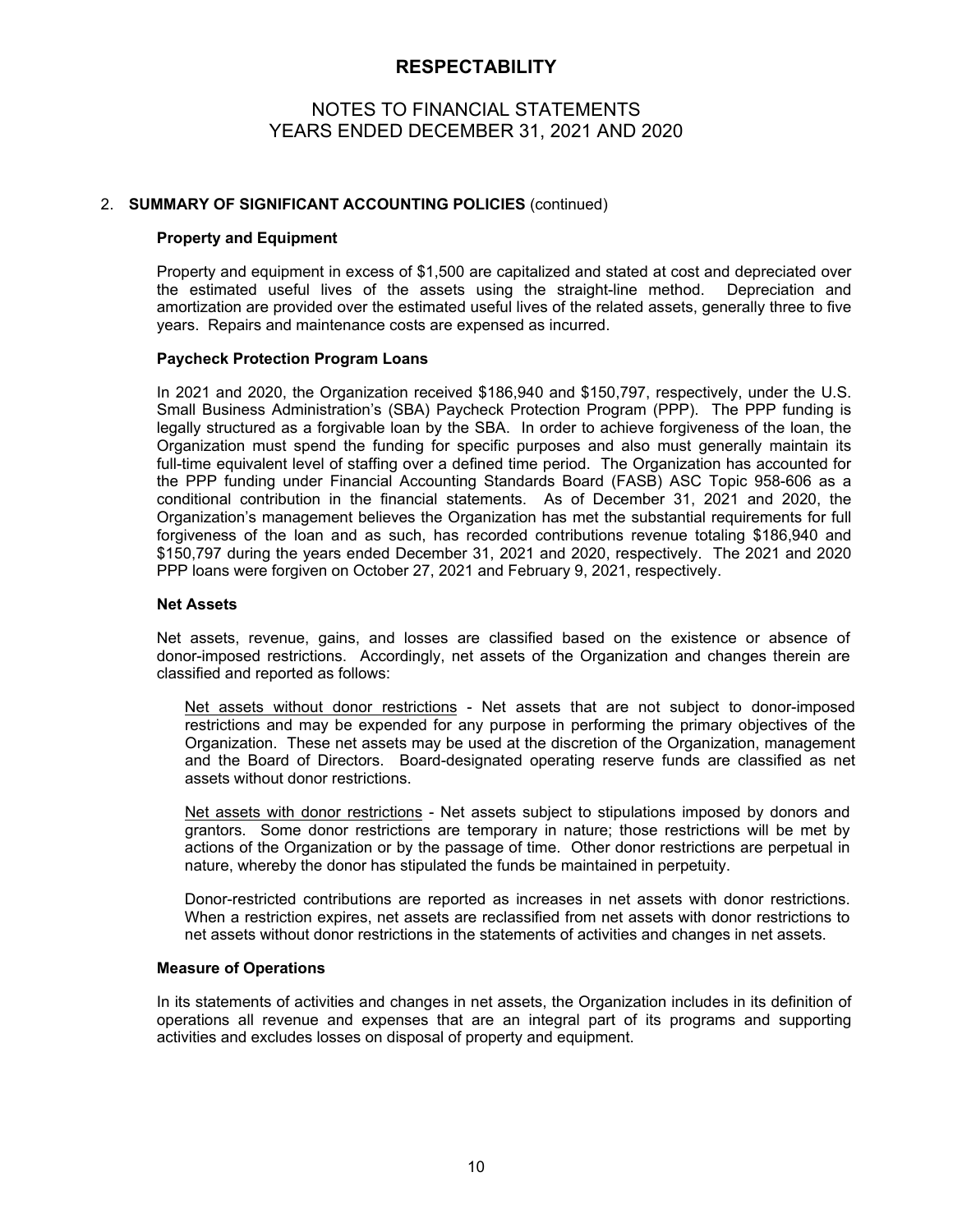# NOTES TO FINANCIAL STATEMENTS YEARS ENDED DECEMBER 31, 2021 AND 2020

#### 2. **SUMMARY OF SIGNIFICANT ACCOUNTING POLICIES** (continued)

#### **Concentration of Credit Risk**

Financial instruments which potentially subject the Organization to a concentration of credit risk, include cash deposits with a financial institution. The Organization's cash management policies limit its exposure to a concentration of credit risk by maintaining cash accounts at financial institutions whose deposits are insured by the Federal Deposit Insurance Corporation (FDIC). Cash deposits may exceed the FDIC insurable limit of \$250,000 at times throughout the year until an appropriate transfer of funds can be made to another commercial bank. The Organization has not experienced any losses from such accounts and management does not consider this to be a significant risk.

#### **Tax Exempt Status**

The Organization is exempt from Federal and state income taxes (except taxes on unrelated business income) under Section 501(c)(3) of the IRC and is classified by the Internal Revenue Service as other than a private foundation. For the years ended December 31, 2021 and 2020, there was no provision for income taxes required since the Organization had no taxable income from unrelated business activities.

#### **Accounting for Uncertain Tax Positions**

The Organization complies with the provisions of FASB ASC Topic 740, *Accounting for Uncertainty in Income Taxes,* which addresses the determination of whether tax benefits claimed or expected to be claimed on a tax return should be recorded in the financial statements. Management evaluated the Organization's tax positions and concluded that the Organization had taken no uncertain tax positions that require adjustment to the financial statements to comply with the provisions of this guidance. For the years ended December 31, 2021 and 2020, no unrecognized tax provision or benefit exists in the accompanying financial statements.

#### **Financial Statement Estimates**

The preparation of financial statements in conformity with generally accepted accounting principles requires management to make estimates and assumptions that affect the reported amounts of assets and liabilities and disclosure of contingent assets and liabilities at the date of the financial statements and the reported amounts of revenue and expenses during the reporting period. Actual results could vary from the estimates that were used.

#### **Functional Allocation of Expenses**

The costs of providing the various programs and other activities have been summarized on a functional basis in the accompanying statements of activities and changes in net assets and statements of functional expenses. Accordingly, certain expenses have been allocated proportionately among the programs and supporting services to which they relate.

Expenses within the following categories that are not directly allocated are allocated based on the following:

| <b>EXPEISES</b>                      |
|--------------------------------------|
| Salaries, payroll taxes and benefits |
| Occupancy                            |
| Telephone/teleconferences            |
| Insurance - general                  |
| Depreciation                         |
| Other                                |

Expenses **Expenses** Method of Allocation

Time and effort Time and effort Time and effort Time and effort Time and effort Time and effort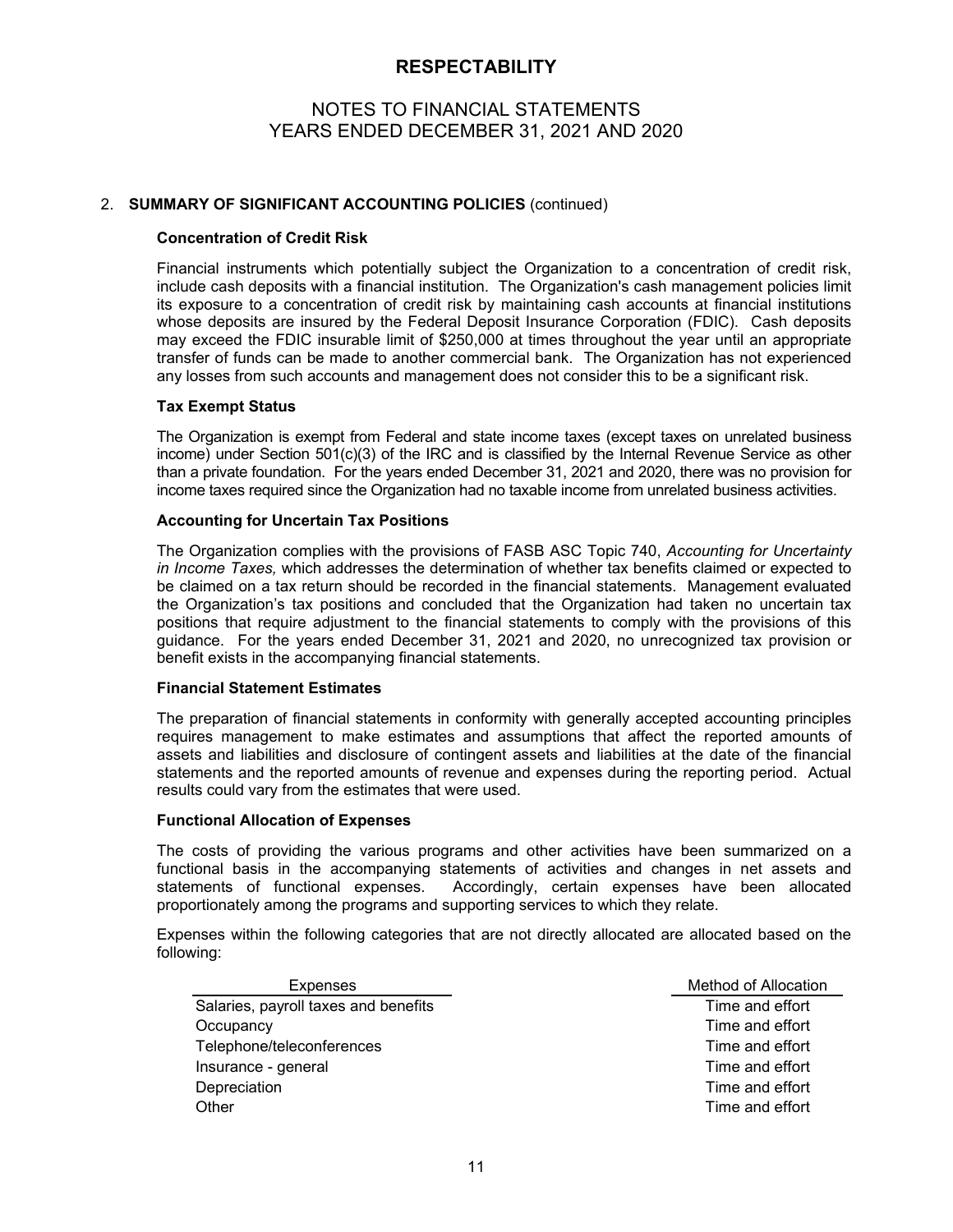# NOTES TO FINANCIAL STATEMENTS YEARS ENDED DECEMBER 31, 2021 AND 2020

#### 2. **SUMMARY OF SIGNIFICANT ACCOUNTING POLICIES** (continued)

#### **New Accounting Pronouncements**

#### ASU 2016-02

In February 2016, the FASB issued Accounting Standards Update (ASU) 2016-02, *Leases* (Topic 842). The guidance in ASU 2016-02 supersedes the lease recognition requirements in ASC Topic 840, *Leases* (FAS 13). ASU 2016-02 requires an entity to recognize assets and liabilities on the balance sheet for the rights and obligations created by leased assets and provide additional disclosures. ASU 2016-02 is effective for fiscal years beginning after December 15, 2021, with early adoption permitted. The Organization is currently in the process of evaluating the impact of adoption of this ASU on the financial statements.

#### **COVID-19**

On March 11, 2020, the World Health Organization recognized COVID-19 as a global pandemic, prompting many national, regional, and local governments to implement preventative or protective measures, such as travel and business restrictions, temporary store closures, and wide-sweeping quarantines and stay-at-home orders. As a result, COVID-19 and the related restrictive measures have had a significant adverse impact upon many sectors of the economy, including the industries in which the Organization operates. In December 2020, the U.S. Food and Drug Administration approved the distribution of COVID-19 vaccines that, once widely adopted and utilized, may materially reduce the impact of COVID-19 going forward, although the impact of the virus including certain new strains remains uncertain. The impact, scope and duration of any new strains of the virus, and the ability to successfully distribute the vaccines, remain largely unknown. The extent of the impact of COVID-19 on the Organization's business and financial results will depend on future developments, including the duration and spread of the outbreak within the markets in which the Organization operates and the related impact on consumer confidence and spending, all of which are highly uncertain.

#### **Reclassifications**

Certain items in the 2020 financial statements have been reclassified to conform to the 2021 financial statement presentation. The reclassifications had no impact on previously reported net assets.

#### **Subsequent Events**

The date to which events occurring after December 31, 2021, the date of the most recent statement of financial position, have been evaluated for possible adjustment to the financial statements or disclosure is May 16, 2022, which is the date on which the financial statements were available to be issued.

#### 3. **LIQUIDITY AND AVAILABILITY**

The Organization regularly monitors liquidity required to meet its operating needs and other contractual commitments. The Organization has various sources of liquidity at its disposal, including cash and cash equivalents and grants and contributions receivable. The Organization also maintains a Board-designated operating reserve as another source of liquidity.

For purposes of analyzing resources available to meet general expenditures over a 12-month period, the Organization considers all expenditures related to its ongoing activities as well as the conduct of services undertaken to support those activities to be general expenditures.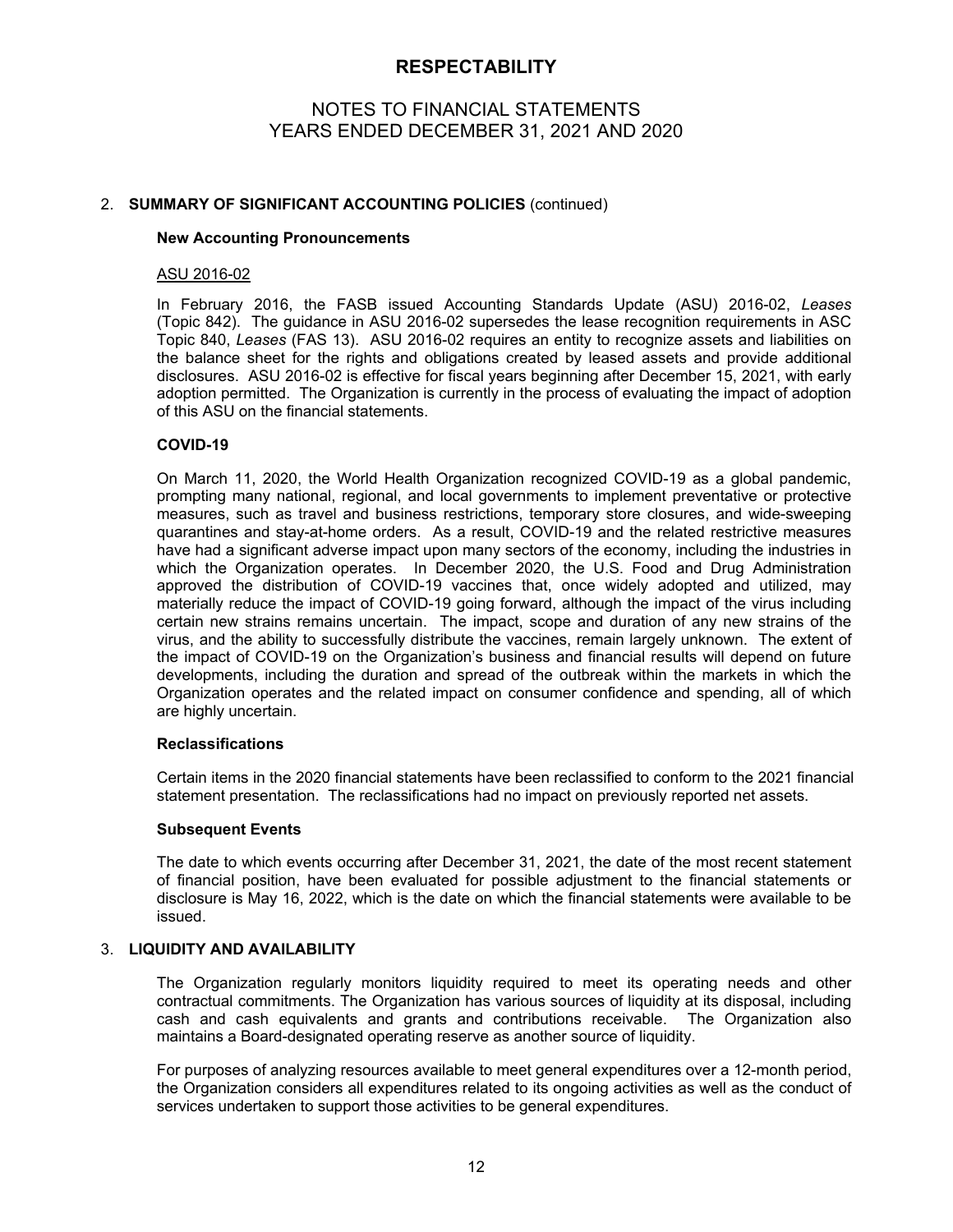# NOTES TO FINANCIAL STATEMENTS YEARS ENDED DECEMBER 31, 2021 AND 2020

#### 3. **LIQUIDITY AND AVAILABILITY** (continued)

In addition to financial assets available to meet general expenditures over the next 12 months, the Organization operates with a balanced budget and anticipates collecting sufficient revenue to cover general expenditures not covered by donor-restricted resources.

The financial assets and liquidity resources available within one year of the statement of financial position date for general expenditure were as follows at December 31:

|                                                       |                | (As restated)   |
|-------------------------------------------------------|----------------|-----------------|
|                                                       | 2021           | 2020            |
| Cash and cash equivalents                             | 3,972,842<br>S | 1,606,001<br>\$ |
| Grants and contributions receivable, net              | 1,366,774      | 1,844,926       |
| Financial assets, at year end                         | 5,339,616      | 3,450,927       |
| Less amounts not available to be used within one year |                |                 |
| Net assets with donor restrictions                    | 3,291,407      | 2,539,109       |
| Board-designated operating reserve                    | 336.988        | 100.000         |
| Less net assets with restrictions to be met in        |                |                 |
| less than one year                                    | (1,613,992)    | (1,697,769)     |
|                                                       | 2,014,403      | 941,340         |
| Financial assets available to meet cash needs         |                |                 |
| for general expenditures within one year              | 3,325,213      | 2,509,587       |

### 4. **GRANTS AND CONTRIBUTIONS RECEIVABLE**

The Organization's grants and contributions receivable were due to be received as follows as of December 31:

|                                           | (As restated) |           |      |           |  |
|-------------------------------------------|---------------|-----------|------|-----------|--|
|                                           |               | 2021      | 2020 |           |  |
| Due in less than one year                 | \$            | 669,792   | \$   | 1,001,406 |  |
| Due in one to five years                  |               | 718,397   |      | 845,000   |  |
| Total grants and contributions receivable |               | 1,388,189 |      | 1,846,406 |  |
| Less: discount to net present value       |               | (21, 415) |      | (1,480)   |  |
| Grants and contributions receivable, net  |               | 1.366.774 |      | .844.926  |  |

The Organization uses the risk-free rate adjusted for the Organization's risk-adjustment in determining present value of multiyear pledges. The risk-free rate is the year end treasury bill rates for similar term investments and ranged from 0.77 percent to 1.62 percent depending on the length of the multi-year pledge and date received. All amounts are deemed to be fully collectible. Accordingly, no allowance for uncollectible receivables has been provided.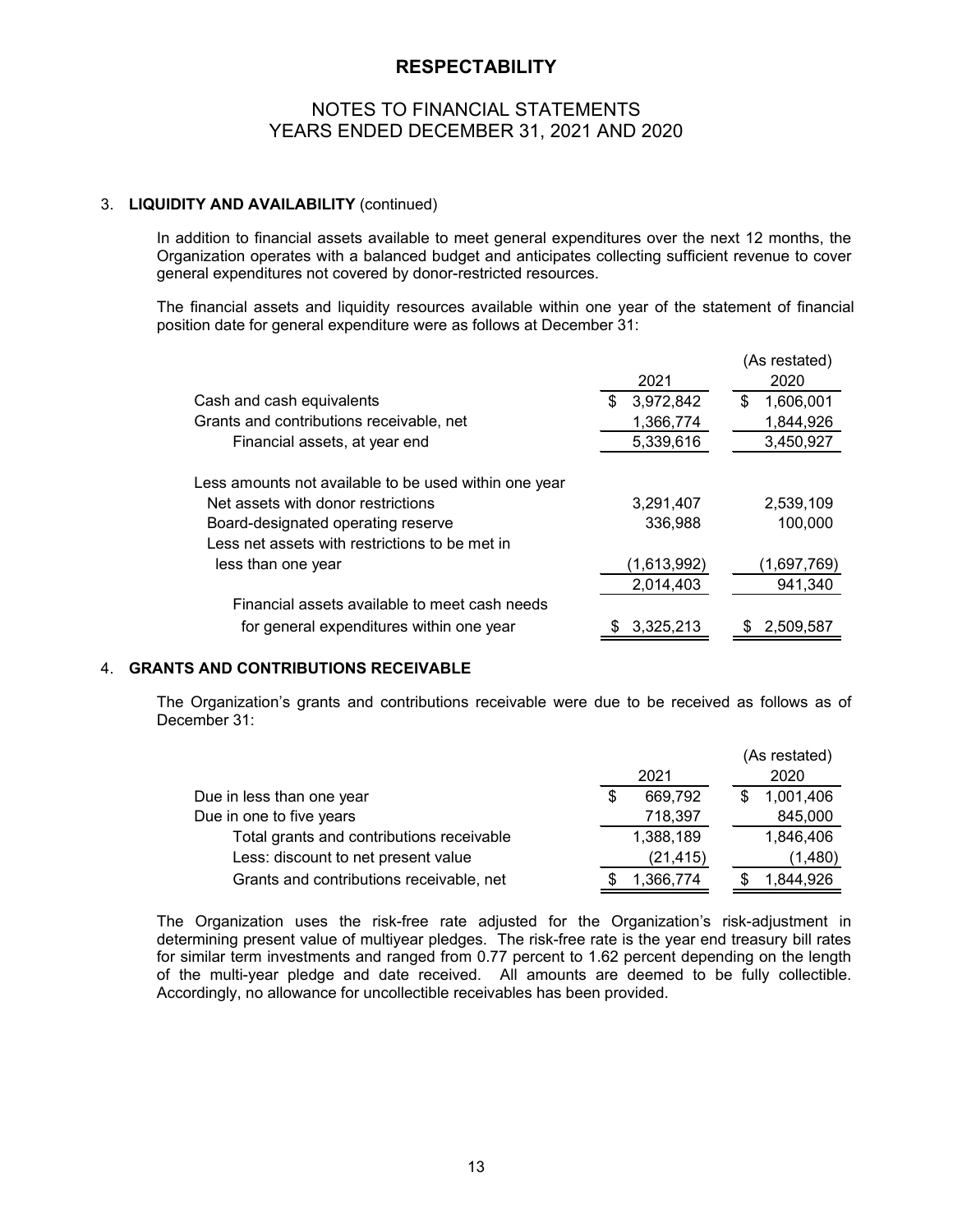# NOTES TO FINANCIAL STATEMENTS YEARS ENDED DECEMBER 31, 2021 AND 2020

#### 5. **PROPERTY AND EQUIPMENT**

The Organization's property and equipment consisted of the following as of December 31:

|                                | 2021 |         |  | 2020    |  |  |
|--------------------------------|------|---------|--|---------|--|--|
| Furniture and equipment        |      | 28.768  |  | 13.749  |  |  |
| Less: accumulated depreciation |      | (9,319) |  | (7,699) |  |  |
| Property and equipment, net    |      | 19.449  |  | 6.050   |  |  |

During the year ended December 31, 2021, the Organization disposed of property and equipment with a cost of \$5,516 and accumulated depreciation of \$4,464, resulting in a loss on disposal of property and equipment of \$1,052. Depreciation expense totaled \$6,084 and \$2,679 for the years ended December 31, 2021 and 2020, respectively.

#### 6. **CONDITIONAL GRANTS**

The Organization has been awarded several conditional grants. These grants are contingent upon the Organization's achievement of certain goals and deliverables mutually agreed to between the Organization and the donors. The table below shows the change in conditional grants during the years ended December 31:

|                                     | 2021      | 2020      |
|-------------------------------------|-----------|-----------|
| Beginning conditional grant balance | -         |           |
| New conditional grants              | 356.940   | 150.797   |
| Conditions satisfied                | (186.940) | (150.797) |
| Ending conditional grant balance    | 170.000   | -         |

As of December 31, the conditional grants and related conditions are as follows:

|                                  | 2021    | 2020 |
|----------------------------------|---------|------|
| Conditions                       |         |      |
| Specific output                  | 150,000 | -    |
| Specific costs                   | 20,000  | -    |
| Ending conditional grant balance | 170,000 | -    |

As of December 31, 2021, funds received from the donors in advance of conditions being met totaled \$150,000. These amounts are recorded as deferred revenue – conditional grants on the statement of financial position and will subsequently be recognized as grant revenue when conditions are met.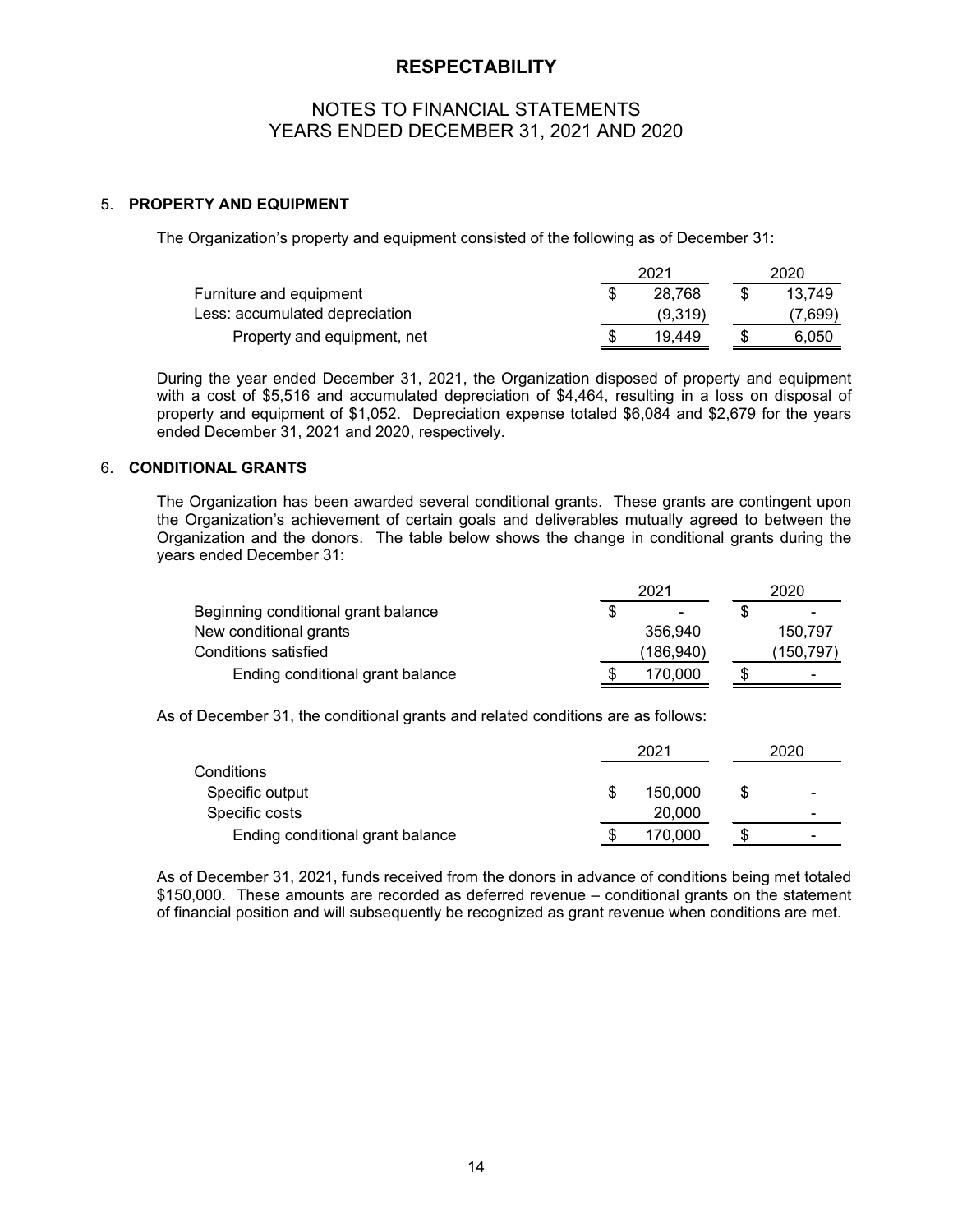# NOTES TO FINANCIAL STATEMENTS YEARS ENDED DECEMBER 31, 2021 AND 2020

#### 7. **REVENUE FROM CONTRACTS WITH CUSTOMERS**

The following table provides information about significant changes in deferred revenue, from exchange transactions, for the years ended December 31:

| 2021 |           |     | 2020   |  |
|------|-----------|-----|--------|--|
| \$   | 20,677    | S   |        |  |
|      |           |     |        |  |
|      | (20, 677) |     |        |  |
|      |           |     |        |  |
|      | 100,000   |     | 20,677 |  |
| \$.  | 100,000   | \$. | 20.677 |  |
|      |           |     |        |  |

### 8. **BOARD-DESIGNATED OPERATING RESERVE**

The Organization's operating reserve consists of funds internally designated by the Board of Directors and management. As required by U.S. generally accepted accounting principles (GAAP), funds designated by the Board of Directors and management are classified and reported based on the existence or absence of donor-imposed restrictions. The operating reserve is designed to ensure the stability of the mission, programs, employment, and ongoing operations of the Organization. The operating reserve is intended to provide an internal source of funds for situations such as a sudden increase in expenses, one-time unbudgeted expenses, unanticipated loss in funding, or uninsured losses. The operating reserve may also be used for one-time, nonrecurring expenses that will build long-term capacity, such as staff development, research and development, or investment in infrastructure. Since 2020 and each following year until changed by the Board of Directors of the Organization, the goal is to place at least \$100,000 by December 31 each year into the operating reserve.

The operating reserve funds had the following activities for the years ended December 31:

|                            | 2021 |         | 2020           |  |
|----------------------------|------|---------|----------------|--|
| Balance, beginning of year |      | 100,000 | $\blacksquare$ |  |
| Contributions              |      | 236.988 | 100,000        |  |
| Appropriations             |      | -       | -              |  |
| Balance, end of year       |      | 336,988 | 100,000        |  |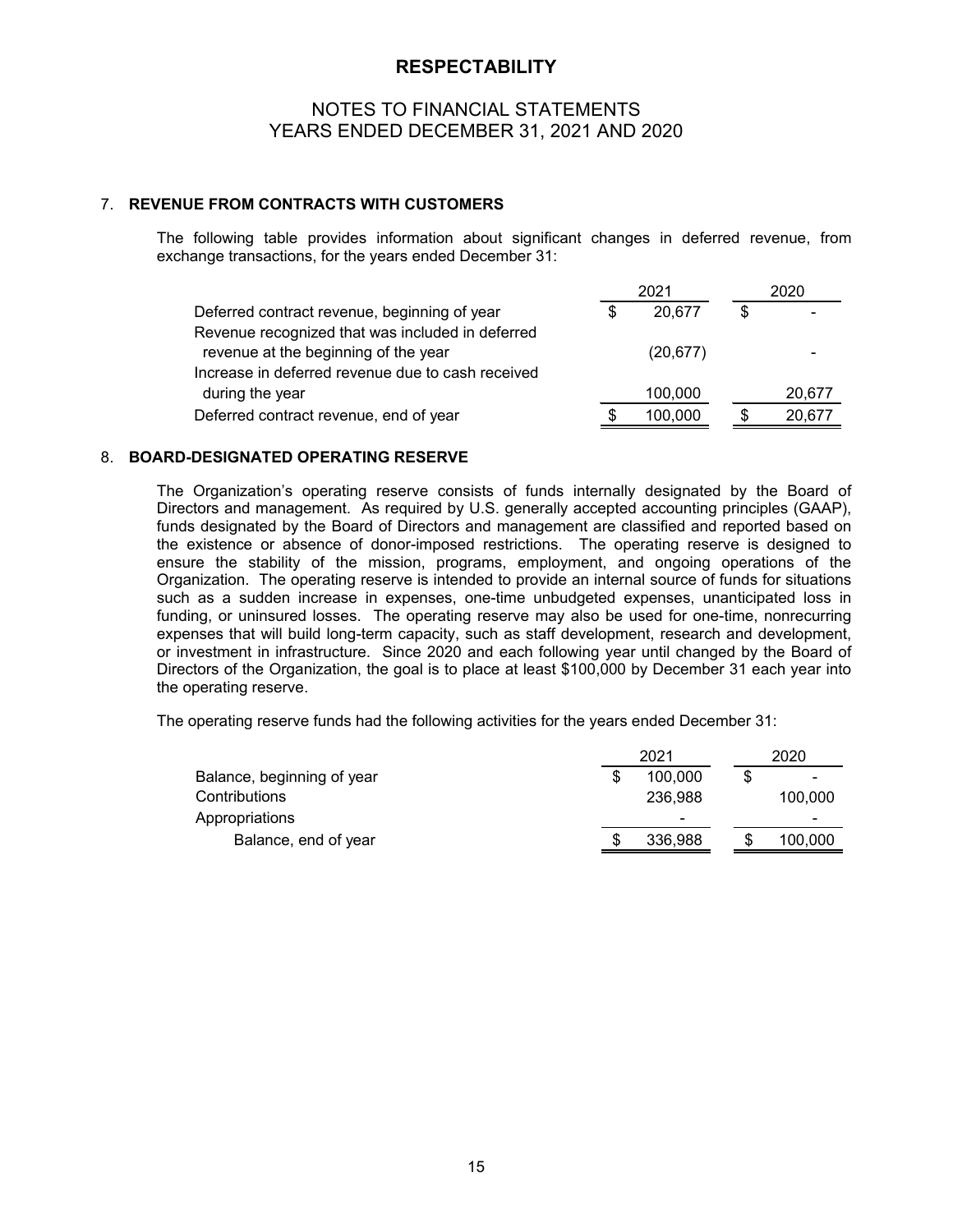# NOTES TO FINANCIAL STATEMENTS YEARS ENDED DECEMBER 31, 2021 AND 2020

### 9. **NET ASSETS WITH DONOR RESTRICTIONS**

Net assets with donor restrictions were composed of the following as of December 31:

|                                                 |               |    | (As restated) |  |
|-------------------------------------------------|---------------|----|---------------|--|
|                                                 | 2021          |    | 2020          |  |
| <b>Purpose Restricted</b>                       |               |    |               |  |
| Leadership (Fellows) program                    | \$<br>741,659 | \$ | 484,103       |  |
| Faith Inclusion program                         | 324,923       |    | 303,134       |  |
| Policy and Practices program                    | 176,027       |    | 264,372       |  |
| Community Outreach program                      | 75,000        |    |               |  |
| Technology upgrades                             | 5,465         |    |               |  |
| Entertainment and News Media program            |               |    | 125,000       |  |
| Time-Restricted                                 |               |    |               |  |
| For use in future periods                       | 1,968,333     |    | 1,362,500     |  |
| <b>Total Net Assets with Donor Restrictions</b> | 3,291,407     |    | 2,539,109     |  |

Net assets were released from donor restrictions by incurring expenses satisfying the restricted purpose or the passage of time for the years ended December 31:  $\lambda$  restated in the set of  $\lambda$ 

|                                                 | 2021 |           |   | (As restated)<br>2020 |  |
|-------------------------------------------------|------|-----------|---|-----------------------|--|
| <b>Purpose Restricted</b>                       |      |           |   |                       |  |
| Leadership (Fellows) program                    | \$   | 296,511   | S | 210,769               |  |
| Faith Inclusion program                         |      | 123,211   |   | 234,758               |  |
| Policy and Practices program                    |      | 188,345   |   | 266,480               |  |
| Community Outreach program                      |      |           |   |                       |  |
| Technology upgrades                             |      | 20,535    |   |                       |  |
| Entertainment and News Media program            |      | 395,000   |   | 262,500               |  |
| Time-Restricted                                 |      |           |   |                       |  |
| For use in future periods                       |      | 674,167   |   | 337,500               |  |
| <b>Total Net Assets with Donor Restrictions</b> |      | 1,697,769 |   | 1,312,007             |  |

#### 10. **RETIREMENT PLAN**

Effective for 2020, the Organization approved a matching program of employee retirement contributions up to \$1,000 per full-time employee (30 hours or more per week). In 2021, the Organization increased the matching benefit to \$2,000 per full-time employee. The Organization's contributions and matching amounts are vested after three years of employment. The retirement expense for the years ended December 31, 2021 and 2020 was \$27,058 and \$9,229, respectively, which is comprised of employer contributions.

#### 11. **CONCENTRATION RISK**

For the years ended December 31, 2021 and 2020, one donor contributed more than 10 percent of total revenue each year. Donations from these donors accounted for 27 percent and 13 percent of the Organization's total revenue for the years ended December 31, 2021 and 2020, respectively.